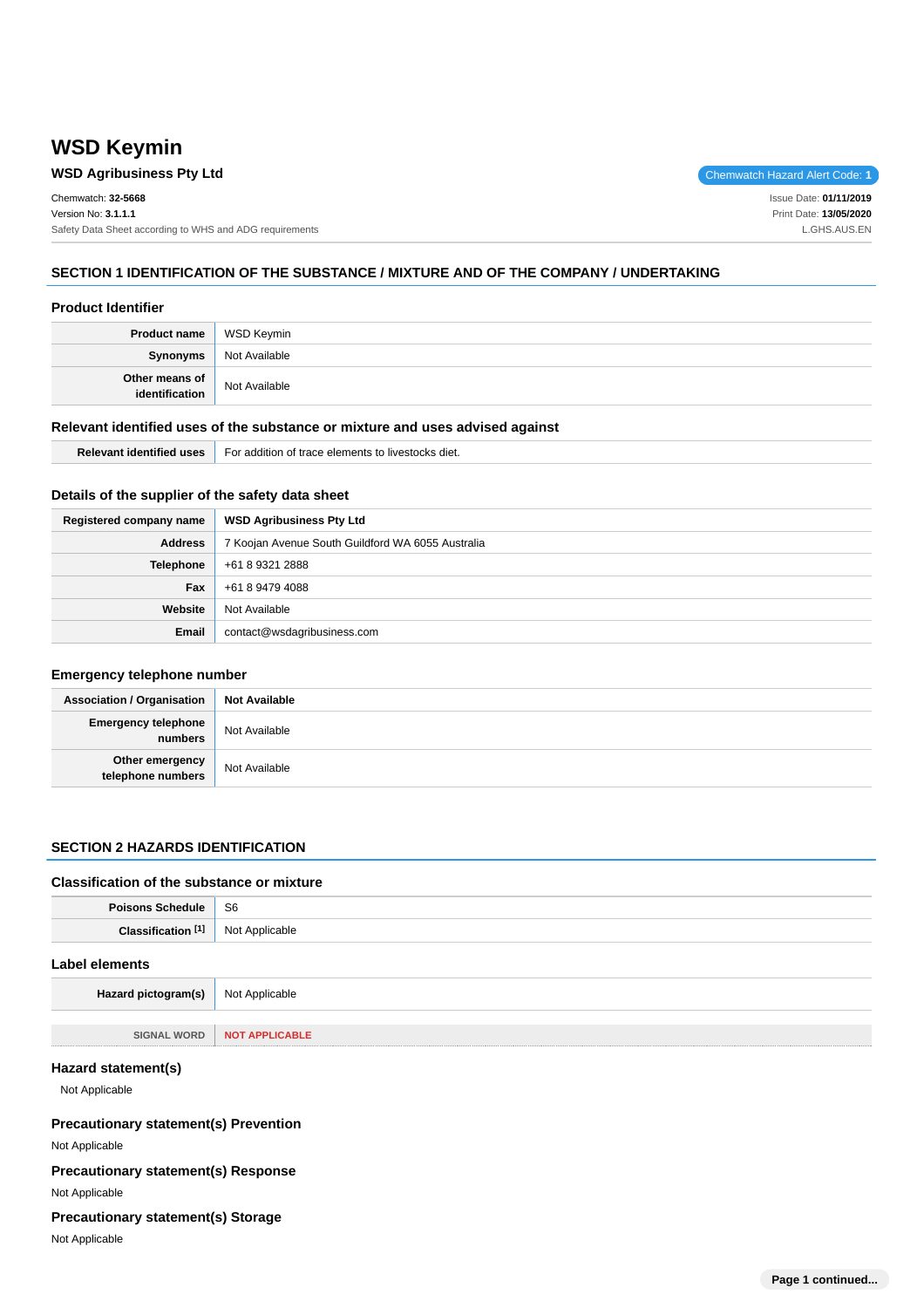#### Chemwatch: **32-5668** Version No: **3.1.1.1**

# Page **2** of **9**

# **WSD Keymin**

# **Precautionary statement(s) Disposal**

Not Applicable

# **SECTION 3 COMPOSITION / INFORMATION ON INGREDIENTS**

# **Substances**

See section below for composition of Mixtures

# **Mixtures**

| <b>CAS No</b>    | $M$ Mainht | Name      |
|------------------|------------|-----------|
| $13410 - 01 - 0$ | < 0.2      | anhydrous |

## **SECTION 4 FIRST AID MEASURES**

#### **Description of first aid measures**

| <b>Eye Contact</b>  | If this product comes in contact with the eyes:<br>• Wash out immediately with fresh running water.<br>Ensure complete irrigation of the eye by keeping eyelids apart and away from eye and moving the eyelids by occasionally<br>lifting the upper and lower lids.<br>▶ Seek medical attention without delay; if pain persists or recurs seek medical attention.<br>► Removal of contact lenses after an eye injury should only be undertaken by skilled personnel. |
|---------------------|----------------------------------------------------------------------------------------------------------------------------------------------------------------------------------------------------------------------------------------------------------------------------------------------------------------------------------------------------------------------------------------------------------------------------------------------------------------------|
| <b>Skin Contact</b> | If skin contact occurs:<br>Immediately remove all contaminated clothing, including footwear.<br>Flush skin and hair with running water (and soap if available).<br>Seek medical attention in event of irritation.                                                                                                                                                                                                                                                    |
| <b>Inhalation</b>   | If fumes, aerosols or combustion products are inhaled remove from contaminated area.<br>• Other measures are usually unnecessary.                                                                                                                                                                                                                                                                                                                                    |
| Ingestion           | Immediately give a glass of water.<br>First aid is not generally required. If in doubt, contact a Poisons Information Centre or a doctor.                                                                                                                                                                                                                                                                                                                            |

## **Indication of any immediate medical attention and special treatment needed**

Treat symptomatically.

## **SECTION 5 FIREFIGHTING MEASURES**

#### **Extinguishing media**

- Foam.
- ▶ Dry chemical powder.
- BCF (where regulations permit).
- Carbon dioxide.
- Water spray or fog Large fires only.

#### **Special hazards arising from the substrate or mixture**

| <b>Fire Incompatibility</b>    | Avoid contamination with oxidising agents i.e. nitrates, oxidising acids, chlorine bleaches, pool chlorine etc. as ignition may<br>result |
|--------------------------------|-------------------------------------------------------------------------------------------------------------------------------------------|
| <b>Advice for firefighters</b> |                                                                                                                                           |

| <b>Fire Fighting</b>         | Alert Fire Brigade and tell them location and nature of hazard.<br>• Wear full body protective clothing with breathing apparatus.<br>▶ Prevent, by any means available, spillage from entering drains or water course.<br>► Use water delivered as a fine spray to control fire and cool adjacent area.<br>Avoid spraying water onto liquid pools.<br>DO NOT approach containers suspected to be hot.<br>• Cool fire exposed containers with water spray from a protected location.<br>If safe to do so, remove containers from path of fire. |
|------------------------------|-----------------------------------------------------------------------------------------------------------------------------------------------------------------------------------------------------------------------------------------------------------------------------------------------------------------------------------------------------------------------------------------------------------------------------------------------------------------------------------------------------------------------------------------------|
| <b>Fire/Explosion Hazard</b> | The material is not readily combustible under normal conditions.<br>► However, it will break down under fire conditions and the organic component may burn.<br>$\triangleright$ Not considered to be a significant fire risk.<br>► Heat may cause expansion or decomposition with violent rupture of containers.<br>▶ Decomposes on heating and may produce toxic fumes of carbon monoxide (CO).<br>• May emit acrid smoke.<br>Combustion products include:<br>carbon dioxide (CO2)                                                           |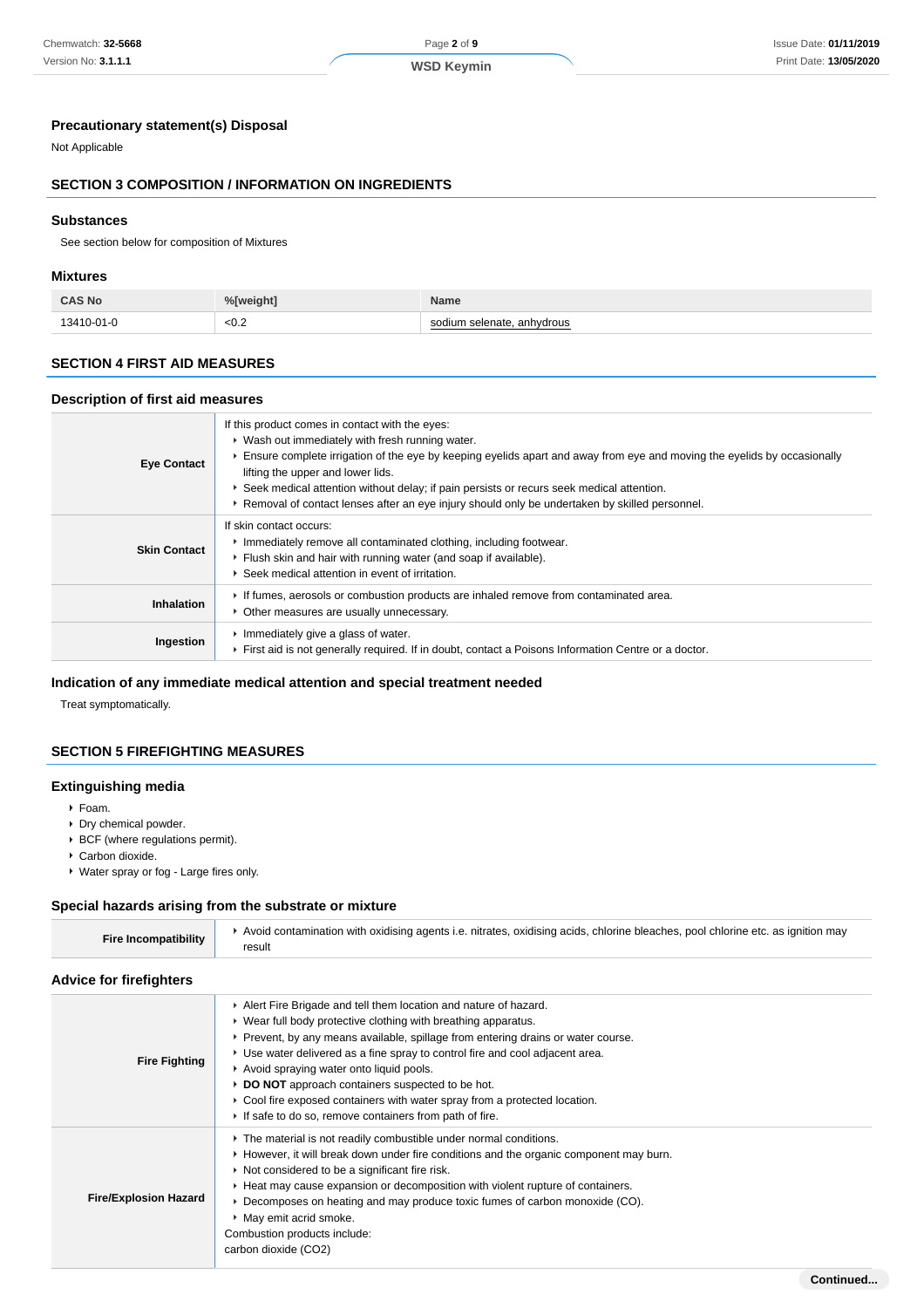**Continued...**

|                | nitrogen oxides (NOx)<br>phosphorus oxides (POx)<br>sulfur oxides (SOx)<br>metal oxides<br>other pyrolysis products typical of burning organic material. |
|----------------|----------------------------------------------------------------------------------------------------------------------------------------------------------|
|                | May emit poisonous fumes.<br>May emit corrosive fumes.                                                                                                   |
| <b>HAZCHEM</b> | Not Applicable                                                                                                                                           |

## **SECTION 6 ACCIDENTAL RELEASE MEASURES**

## **Personal precautions, protective equipment and emergency procedures**

See section 8

# **Environmental precautions**

See section 12

## **Methods and material for containment and cleaning up**

| <b>Minor Spills</b> | ▶ Remove all ignition sources.<br>• Clean up all spills immediately.<br>Avoid breathing vapours and contact with skin and eyes.<br>► Control personal contact with the substance, by using protective equipment.<br>► Contain and absorb spill with sand, earth, inert material or vermiculite.<br>$\triangleright$ Wipe up.<br>• Place in a suitable, labelled container for waste disposal.                                                                                                                                                                                                                                                                                                                                                                                           |
|---------------------|-----------------------------------------------------------------------------------------------------------------------------------------------------------------------------------------------------------------------------------------------------------------------------------------------------------------------------------------------------------------------------------------------------------------------------------------------------------------------------------------------------------------------------------------------------------------------------------------------------------------------------------------------------------------------------------------------------------------------------------------------------------------------------------------|
| <b>Major Spills</b> | Moderate hazard.<br>• Clear area of personnel and move upwind.<br>Alert Fire Brigade and tell them location and nature of hazard.<br>• Wear breathing apparatus plus protective gloves.<br>► Prevent, by any means available, spillage from entering drains or water course.<br>• No smoking, naked lights or ignition sources.<br>• Increase ventilation.<br>▶ Stop leak if safe to do so.<br>• Contain spill with sand, earth or vermiculite.<br>• Collect recoverable product into labelled containers for recycling.<br>Absorb remaining product with sand, earth or vermiculite.<br>▶ Collect solid residues and seal in labelled drums for disposal.<br>• Wash area and prevent runoff into drains.<br>If contamination of drains or waterways occurs, advise emergency services. |

Personal Protective Equipment advice is contained in Section 8 of the SDS.

# **SECTION 7 HANDLING AND STORAGE**

## **Precautions for safe handling**

| DO NOT allow clothing wet with material to stay in contact with skin<br>Avoid all personal contact, including inhalation.<br>▶ Wear protective clothing when risk of exposure occurs.<br>▶ Use in a well-ventilated area.<br>Prevent concentration in hollows and sumps.<br>DO NOT enter confined spaces until atmosphere has been checked.<br>Avoid smoking, naked lights or ignition sources.<br>Avoid contact with incompatible materials.<br>▶ When handling, DO NOT eat, drink or smoke.<br>▶ Keep containers securely sealed when not in use.<br>Avoid physical damage to containers.<br>Always wash hands with soap and water after handling.<br>▶ Work clothes should be laundered separately.<br>Use good occupational work practice.<br>▶ Observe manufacturer's storage and handling recommendations contained within this SDS.<br>▶ Atmosphere should be regularly checked against established exposure standards to ensure safe working conditions. |
|------------------------------------------------------------------------------------------------------------------------------------------------------------------------------------------------------------------------------------------------------------------------------------------------------------------------------------------------------------------------------------------------------------------------------------------------------------------------------------------------------------------------------------------------------------------------------------------------------------------------------------------------------------------------------------------------------------------------------------------------------------------------------------------------------------------------------------------------------------------------------------------------------------------------------------------------------------------|
| Store in original containers.<br>▶ Keep containers securely sealed.<br>▶ No smoking, naked lights or ignition sources.<br>Store in a cool, dry, well-ventilated area.<br>Store away from incompatible materials and foodstuff containers.<br>► Protect containers against physical damage and check regularly for leaks.                                                                                                                                                                                                                                                                                                                                                                                                                                                                                                                                                                                                                                         |
|                                                                                                                                                                                                                                                                                                                                                                                                                                                                                                                                                                                                                                                                                                                                                                                                                                                                                                                                                                  |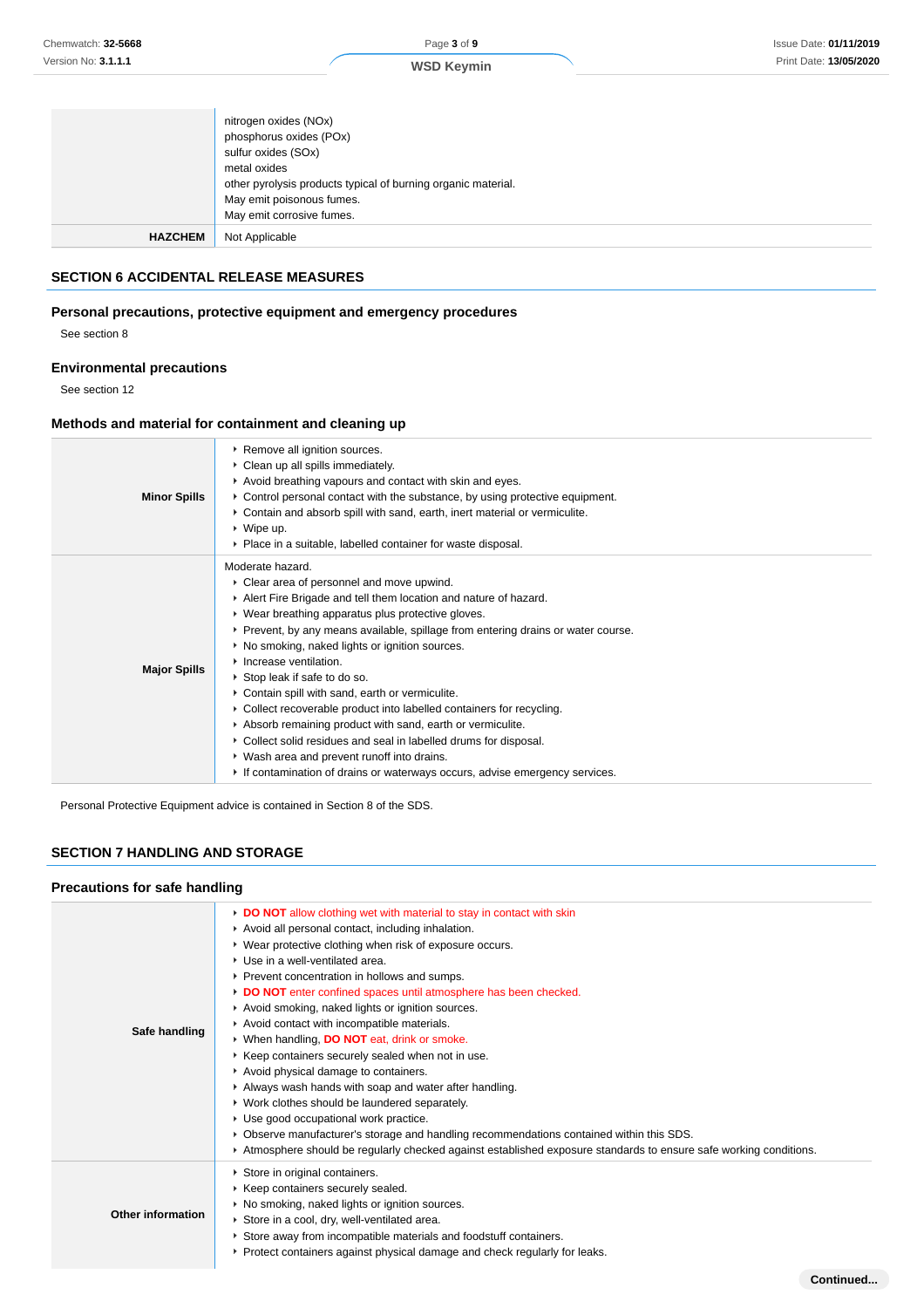Page **4** of **9**

Observe manufacturer's storage and handling recommendations contained within this SDS.

#### **Conditions for safe storage, including any incompatibilities**

| Suitable container      | Polyethylene or polypropylene container.<br>Check all containers are clearly labelled and free from leaks. |
|-------------------------|------------------------------------------------------------------------------------------------------------|
| Storage incompatibility | Avoid reaction with oxidising agents                                                                       |

#### **SECTION 8 EXPOSURE CONTROLS / PERSONAL PROTECTION**

#### **Control parameters**

## **OCCUPATIONAL EXPOSURE LIMITS (OEL)**

## **INGREDIENT DATA**

| <b>Source</b>      | <b>Ingredient</b> | <b>Material name</b>                 | TWA   | <b>STEL</b> | Peak      | <b>Notes</b> |
|--------------------|-------------------|--------------------------------------|-------|-------------|-----------|--------------|
| Australia Exposure | sodium selenate.  | Selenium compounds (as Se) excluding | mq/m3 | Not         | Not       | Not          |
| Standards          | anhydrous         | hydrogen selenide                    |       | Available   | Available | Available    |

## **EMERGENCY LIMITS**

| Ingredient                 | <b>Material name</b>                 | TEEL-1               | TEEL-2         | TEEL-3             |
|----------------------------|--------------------------------------|----------------------|----------------|--------------------|
| sodium selenate, anhydrous | Sodium selenate; (Disodium selenate) | $1.4 \text{ ma/m}$ 3 | $1.6$ mg/m $3$ | $2 \text{ mg/m}$ 3 |
|                            |                                      |                      |                |                    |
| Ingredient                 | <b>Original IDLH</b>                 | <b>Revised IDLH</b>  |                |                    |
| sodium selenate, anhydrous | mg/m3                                | Not Available        |                |                    |

#### **MATERIAL DATA**

#### **Exposure controls**

|                                     | Engineering controls are used to remove a hazard or place a barrier between the worker and the hazard. Well-designed<br>engineering controls can be highly effective in protecting workers and will typically be independent of worker interactions to<br>provide this high level of protection.<br>The basic types of engineering controls are:<br>Process controls which involve changing the way a job activity or process is done to reduce the risk.<br>Enclosure and/or isolation of emission source which keeps a selected hazard "physically" away from the worker and ventilation<br>that strategically "adds" and "removes" air in the work environment. Ventilation can remove or dilute an air contaminant if<br>designed properly. The design of a ventilation system must match the particular process and chemical or contaminant in use.<br>Employers may need to use multiple types of controls to prevent employee overexposure.<br>General exhaust is adequate under normal operating conditions. Local exhaust ventilation may be required in special<br>circumstances. If risk of overexposure exists, wear approved respirator. Supplied-air type respirator may be required in special<br>circumstances. Correct fit is essential to ensure adequate protection. Provide adequate ventilation in warehouses and enclosed<br>storage areas. Air contaminants generated in the workplace possess varying "escape" velocities which, in turn, determine the<br>"capture velocities" of fresh circulating air required to effectively remove the contaminant. |                                  |                                     |
|-------------------------------------|----------------------------------------------------------------------------------------------------------------------------------------------------------------------------------------------------------------------------------------------------------------------------------------------------------------------------------------------------------------------------------------------------------------------------------------------------------------------------------------------------------------------------------------------------------------------------------------------------------------------------------------------------------------------------------------------------------------------------------------------------------------------------------------------------------------------------------------------------------------------------------------------------------------------------------------------------------------------------------------------------------------------------------------------------------------------------------------------------------------------------------------------------------------------------------------------------------------------------------------------------------------------------------------------------------------------------------------------------------------------------------------------------------------------------------------------------------------------------------------------------------------------------------------------------------------------------------|----------------------------------|-------------------------------------|
|                                     | Type of Contaminant:                                                                                                                                                                                                                                                                                                                                                                                                                                                                                                                                                                                                                                                                                                                                                                                                                                                                                                                                                                                                                                                                                                                                                                                                                                                                                                                                                                                                                                                                                                                                                             |                                  | Air Speed:                          |
|                                     | solvent, vapours, degreasing etc., evaporating from tank (in still air).                                                                                                                                                                                                                                                                                                                                                                                                                                                                                                                                                                                                                                                                                                                                                                                                                                                                                                                                                                                                                                                                                                                                                                                                                                                                                                                                                                                                                                                                                                         |                                  | $0.25 - 0.5$ m/s<br>(50-100 f/min)  |
| Appropriate engineering<br>controls | aerosols, fumes from pouring operations, intermittent container filling, low speed conveyer transfers,<br>$0.5 - 1$ m/s<br>welding, spray drift, plating acid fumes, pickling (released at low velocity into zone of active<br>(100-200 f/min.)<br>generation)                                                                                                                                                                                                                                                                                                                                                                                                                                                                                                                                                                                                                                                                                                                                                                                                                                                                                                                                                                                                                                                                                                                                                                                                                                                                                                                   |                                  |                                     |
|                                     | direct spray, spray painting in shallow booths, drum filling, conveyer loading, crusher dusts, gas<br>discharge (active generation into zone of rapid air motion)                                                                                                                                                                                                                                                                                                                                                                                                                                                                                                                                                                                                                                                                                                                                                                                                                                                                                                                                                                                                                                                                                                                                                                                                                                                                                                                                                                                                                |                                  | $1-2.5$ m/s<br>(200-500 f/min.)     |
|                                     | grinding, abrasive blasting, tumbling, high speed wheel generated dusts (released at high initial<br>velocity into zone of very high rapid air motion)<br>Within each range the appropriate value depends on:                                                                                                                                                                                                                                                                                                                                                                                                                                                                                                                                                                                                                                                                                                                                                                                                                                                                                                                                                                                                                                                                                                                                                                                                                                                                                                                                                                    |                                  | $2.5 - 10$ m/s<br>(500-2000 f/min.) |
|                                     | Lower end of the range                                                                                                                                                                                                                                                                                                                                                                                                                                                                                                                                                                                                                                                                                                                                                                                                                                                                                                                                                                                                                                                                                                                                                                                                                                                                                                                                                                                                                                                                                                                                                           | Upper end of the range           |                                     |
|                                     | 1: Room air currents minimal or favourable to capture                                                                                                                                                                                                                                                                                                                                                                                                                                                                                                                                                                                                                                                                                                                                                                                                                                                                                                                                                                                                                                                                                                                                                                                                                                                                                                                                                                                                                                                                                                                            | 1: Disturbing room air currents  |                                     |
|                                     | 2: Contaminants of low toxicity or of nuisance value only.                                                                                                                                                                                                                                                                                                                                                                                                                                                                                                                                                                                                                                                                                                                                                                                                                                                                                                                                                                                                                                                                                                                                                                                                                                                                                                                                                                                                                                                                                                                       | 2: Contaminants of high toxicity |                                     |
|                                     | 3: Intermittent, low production.                                                                                                                                                                                                                                                                                                                                                                                                                                                                                                                                                                                                                                                                                                                                                                                                                                                                                                                                                                                                                                                                                                                                                                                                                                                                                                                                                                                                                                                                                                                                                 | 3: High production, heavy use    |                                     |
|                                     | 4: Large hood or large air mass in motion                                                                                                                                                                                                                                                                                                                                                                                                                                                                                                                                                                                                                                                                                                                                                                                                                                                                                                                                                                                                                                                                                                                                                                                                                                                                                                                                                                                                                                                                                                                                        | 4: Small hood-local control only |                                     |
|                                     | Simple theory shows that air velocity falls rapidly with distance away from the opening of a simple extraction pipe. Velocity<br>generally decreases with the square of distance from the extraction point (in simple cases). Therefore the air speed at the<br>extraction point should be adjusted, accordingly, after reference to distance from the contaminating source. The air velocity at the<br>extraction fan, for example, should be a minimum of 1-2 m/s (200-400 f/min) for extraction of solvents generated in a tank 2                                                                                                                                                                                                                                                                                                                                                                                                                                                                                                                                                                                                                                                                                                                                                                                                                                                                                                                                                                                                                                             |                                  |                                     |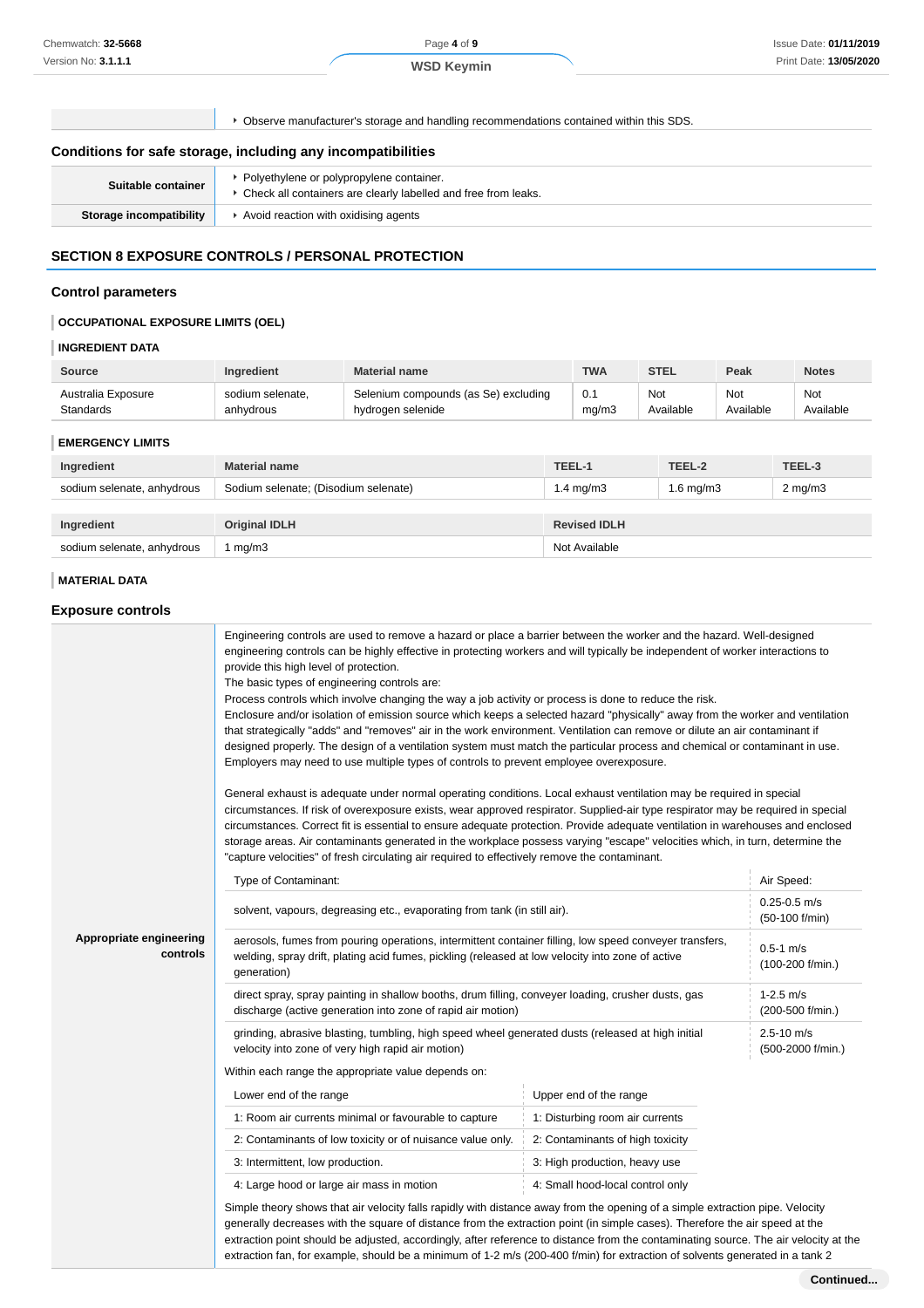|                              | meters distant from the extraction point. Other mechanical considerations, producing performance deficits within the extraction<br>apparatus, make it essential that theoretical air velocities are multiplied by factors of 10 or more when extraction systems are<br>installed or used.                                                                                                                                                                                                                                                                                                                                                                                                                                                                                                                                                                                                                                                                       |
|------------------------------|-----------------------------------------------------------------------------------------------------------------------------------------------------------------------------------------------------------------------------------------------------------------------------------------------------------------------------------------------------------------------------------------------------------------------------------------------------------------------------------------------------------------------------------------------------------------------------------------------------------------------------------------------------------------------------------------------------------------------------------------------------------------------------------------------------------------------------------------------------------------------------------------------------------------------------------------------------------------|
| <b>Personal protection</b>   |                                                                                                                                                                                                                                                                                                                                                                                                                                                                                                                                                                                                                                                                                                                                                                                                                                                                                                                                                                 |
| Eye and face protection      | Safety glasses with side shields.<br>Chemical goggles.<br>► Contact lenses may pose a special hazard; soft contact lenses may absorb and concentrate irritants. A written policy<br>document, describing the wearing of lenses or restrictions on use, should be created for each workplace or task. This should<br>include a review of lens absorption and adsorption for the class of chemicals in use and an account of injury experience.<br>Medical and first-aid personnel should be trained in their removal and suitable equipment should be readily available. In the<br>event of chemical exposure, begin eye irrigation immediately and remove contact lens as soon as practicable. Lens should<br>be removed at the first signs of eye redness or irritation - lens should be removed in a clean environment only after workers<br>have washed hands thoroughly. [CDC NIOSH Current Intelligence Bulletin 59], [AS/NZS 1336 or national equivalent] |
| <b>Skin protection</b>       | See Hand protection below                                                                                                                                                                                                                                                                                                                                                                                                                                                                                                                                                                                                                                                                                                                                                                                                                                                                                                                                       |
| <b>Hands/feet protection</b> | ▶ Wear chemical protective gloves, e.g. PVC.<br>▶ Wear safety footwear or safety gumboots, e.g. Rubber                                                                                                                                                                                                                                                                                                                                                                                                                                                                                                                                                                                                                                                                                                                                                                                                                                                          |
| <b>Body protection</b>       | See Other protection below                                                                                                                                                                                                                                                                                                                                                                                                                                                                                                                                                                                                                                                                                                                                                                                                                                                                                                                                      |
| Other protection             | • Overalls.<br>▶ P.V.C. apron.<br>▶ Barrier cream.<br>▶ Skin cleansing cream.<br>▶ Eye wash unit.                                                                                                                                                                                                                                                                                                                                                                                                                                                                                                                                                                                                                                                                                                                                                                                                                                                               |

#### **Respiratory protection**

- Cartridge respirators should never be used for emergency ingress or in areas of unknown vapour concentrations or oxygen content.
- ▶ The wearer must be warned to leave the contaminated area immediately on detecting any odours through the respirator. The odour may indicate that the mask is not functioning properly, that the vapour concentration is too high, or that the mask is not properly fitted. Because of these limitations, only restricted use of cartridge respirators is considered appropriate.
- ▶ Cartridge performance is affected by humidity. Cartridges should be changed after 2 hr of continuous use unless it is determined that the humidity is less than 75%, in which case, cartridges can be used for 4 hr. Used cartridges should be discarded daily, regardless of the length of time used

#### **SECTION 9 PHYSICAL AND CHEMICAL PROPERTIES**

## **Information on basic physical and chemical properties**

| Appearance                                      | Dark brown odourless liquid; suspends in water. |                                                   |                |
|-------------------------------------------------|-------------------------------------------------|---------------------------------------------------|----------------|
|                                                 |                                                 |                                                   |                |
| <b>Physical state</b>                           | Liquid                                          | Relative density (Water =<br>1)                   | $1.1 - 1.2$    |
| Odour                                           | Not Available                                   | <b>Partition coefficient</b><br>n-octanol / water | Not Available  |
| <b>Odour threshold</b>                          | Not Available                                   | Auto-ignition temperature<br>$(^{\circ}C)$        | Not Available  |
| pH (as supplied)                                | $3 - 4$                                         | Decomposition<br>temperature                      | Not Available  |
| Melting point / freezing<br>point (°C)          | Not Available                                   | Viscosity (cSt)                                   | Not Available  |
| Initial boiling point and<br>boiling range (°C) | Not Available                                   | Molecular weight (g/mol)                          | Not Applicable |
| Flash point (°C)                                | Not Available                                   | <b>Taste</b>                                      | Not Available  |
| <b>Evaporation rate</b>                         | Not Available                                   | <b>Explosive properties</b>                       | Not Available  |
| Flammability                                    | Not Available                                   | <b>Oxidising properties</b>                       | Not Available  |
| <b>Upper Explosive Limit (%)</b>                | Not Available                                   | <b>Surface Tension (dyn/cm</b><br>or mN/m)        | Not Available  |
| Lower Explosive Limit (%)                       | Not Available                                   | <b>Volatile Component (%vol)</b>                  | Not Available  |
| Vapour pressure (kPa)                           | Not Available                                   | Gas group                                         | Not Available  |
| Solubility in water                             | Partly miscible                                 | pH as a solution (1%)                             | Not Available  |
| Vapour density $(Air = 1)$                      | Not Available                                   | VOC g/L                                           | Not Available  |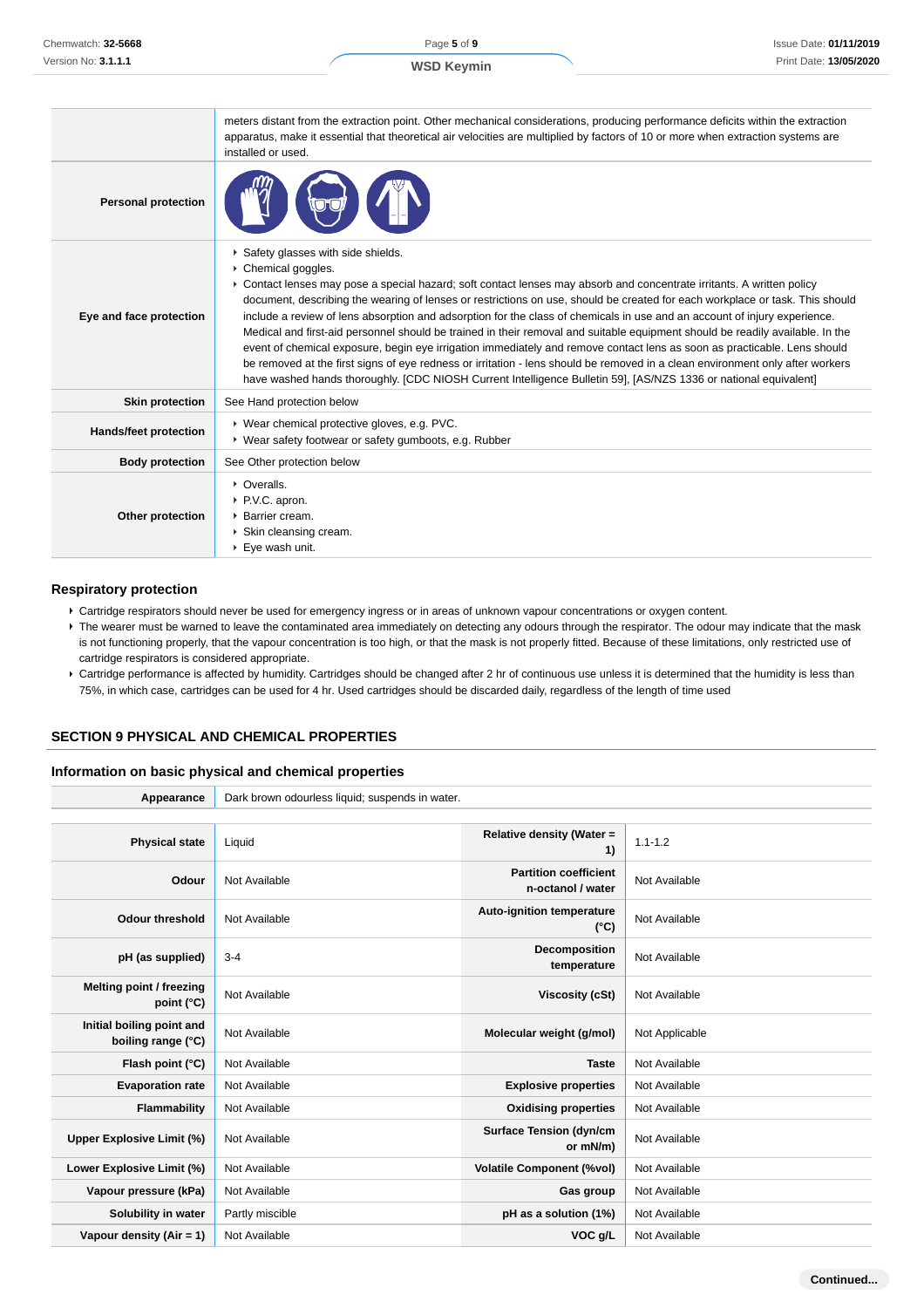# Page **6** of **9**

## **WSD Keymin**

# **SECTION 10 STABILITY AND REACTIVITY**

| Reactivity                                 | See section 7                                                                                                                        |
|--------------------------------------------|--------------------------------------------------------------------------------------------------------------------------------------|
| <b>Chemical stability</b>                  | • Unstable in the presence of incompatible materials.<br>▶ Product is considered stable.<br>Hazardous polymerisation will not occur. |
| Possibility of hazardous<br>reactions      | See section 7                                                                                                                        |
| <b>Conditions to avoid</b>                 | See section 7                                                                                                                        |
| Incompatible materials                     | See section 7                                                                                                                        |
| <b>Hazardous decomposition</b><br>products | See section 5                                                                                                                        |

## **SECTION 11 TOXICOLOGICAL INFORMATION**

#### **Information on toxicological effects**

| <b>Inhaled</b>      | Limited evidence or practical experience suggests that the material may produce irritation of the respiratory system, in a<br>significant number of individuals, following inhalation. In contrast to most organs, the lung is able to respond to a chemical insult<br>by first removing or neutralising the irritant and then repairing the damage. The repair process, which initially evolved to protect<br>mammalian lungs from foreign matter and antigens, may however, produce further lung damage resulting in the impairment of<br>gas exchange, the primary function of the lungs. Respiratory tract irritation often results in an inflammatory response involving the<br>recruitment and activation of many cell types, mainly derived from the vascular system.                                                                                                                                                                                                                                                                                                                                                                                                                                                                                |                                                                                                                            |  |  |
|---------------------|-------------------------------------------------------------------------------------------------------------------------------------------------------------------------------------------------------------------------------------------------------------------------------------------------------------------------------------------------------------------------------------------------------------------------------------------------------------------------------------------------------------------------------------------------------------------------------------------------------------------------------------------------------------------------------------------------------------------------------------------------------------------------------------------------------------------------------------------------------------------------------------------------------------------------------------------------------------------------------------------------------------------------------------------------------------------------------------------------------------------------------------------------------------------------------------------------------------------------------------------------------------|----------------------------------------------------------------------------------------------------------------------------|--|--|
| Ingestion           | The material has NOT been classified by EC Directives or other classification systems as "harmful by ingestion". This is because<br>of the lack of corroborating animal or human evidence. The material may still be damaging to the health of the individual,<br>following ingestion, especially where pre-existing organ (e.g liver, kidney) damage is evident. Present definitions of harmful or<br>toxic substances are generally based on doses producing mortality rather than those producing morbidity (disease, ill-health).<br>Gastrointestinal tract discomfort may produce nausea and vomiting. In an occupational setting however, ingestion of insignificant<br>quantities is not thought to be cause for concern.                                                                                                                                                                                                                                                                                                                                                                                                                                                                                                                            |                                                                                                                            |  |  |
| <b>Skin Contact</b> | Limited evidence exists, or practical experience predicts, that the material either produces inflammation of the skin in a<br>substantial number of individuals following direct contact, and/or produces significant inflammation when applied to the healthy<br>intact skin of animals, for up to four hours, such inflammation being present twenty-four hours or more after the end of the<br>exposure period. Skin irritation may also be present after prolonged or repeated exposure; this may result in a form of contact<br>dermatitis (nonallergic). The dermatitis is often characterised by skin redness (erythema) and swelling (oedema) which may<br>progress to blistering (vesiculation), scaling and thickening of the epidermis. At the microscopic level there may be intercellular<br>oedema of the spongy layer of the skin (spongiosis) and intracellular oedema of the epidermis.<br>Open cuts, abraded or irritated skin should not be exposed to this material<br>Entry into the blood-stream through, for example, cuts, abrasions, puncture wounds or lesions, may produce systemic injury with<br>harmful effects. Examine the skin prior to the use of the material and ensure that any external damage is suitably protected. |                                                                                                                            |  |  |
| Eye                 | Limited evidence exists, or practical experience suggests, that the material may cause eye irritation in a substantial number of<br>individuals and/or is expected to produce significant ocular lesions which are present twenty-four hours or more after instillation<br>into the eye(s) of experimental animals. Repeated or prolonged eye contact may cause inflammation characterised by temporary<br>redness (similar to windburn) of the conjunctiva (conjunctivitis); temporary impairment of vision and/or other transient eye<br>damage/ulceration may occur.                                                                                                                                                                                                                                                                                                                                                                                                                                                                                                                                                                                                                                                                                     |                                                                                                                            |  |  |
| <b>Chronic</b>      | organs or biochemical systems.                                                                                                                                                                                                                                                                                                                                                                                                                                                                                                                                                                                                                                                                                                                                                                                                                                                                                                                                                                                                                                                                                                                                                                                                                              | Limited evidence suggests that repeated or long-term occupational exposure may produce cumulative health effects involving |  |  |
| <b>WSD Keymin</b>   | <b>TOXICITY</b><br>Alot Available                                                                                                                                                                                                                                                                                                                                                                                                                                                                                                                                                                                                                                                                                                                                                                                                                                                                                                                                                                                                                                                                                                                                                                                                                           | <b>IRRITATION</b><br>Not Available                                                                                         |  |  |

|                               | 1900111                                                                                                                                                                                                                         | INNIJAIJUN                                          |  |
|-------------------------------|---------------------------------------------------------------------------------------------------------------------------------------------------------------------------------------------------------------------------------|-----------------------------------------------------|--|
| <b>WSD Keymin</b>             | Not Available                                                                                                                                                                                                                   | Not Available                                       |  |
|                               |                                                                                                                                                                                                                                 |                                                     |  |
|                               | <b>TOXICITY</b>                                                                                                                                                                                                                 | <b>IRRITATION</b>                                   |  |
| sodium selenate.<br>anhydrous | Oral (rat) LD50: 1.6 mg/kg <sup>[2]</sup>                                                                                                                                                                                       | Eye: no adverse effect observed (not irritating)[1] |  |
|                               |                                                                                                                                                                                                                                 | Skin: adverse effect observed (irritating)[1]       |  |
| Legend:                       | 1. Value obtained from Europe ECHA Registered Substances - Acute toxicity 2.* Value obtained from manufacturer's SDS.<br>Unless otherwise specified data extracted from RTECS - Register of Toxic Effect of chemical Substances |                                                     |  |

| <b>SODIUM SELENATE.</b><br><b>ANHYDROUS</b> | The substance is classified by IARC as Group 3:<br>NOT classifiable as to its carcinogenicity to humans.<br>Evidence of carcinogenicity may be inadequate or limited in animal testing.<br>Eye effects, general anaesthesia, convulsions, muscle weakness, spasticity, cardiac EKG changes, cyanosis, lung tumours,<br>diarrhoea, impaired liver function tests, leumaemia, specific developmental changes, effects on newborn recorded. |
|---------------------------------------------|------------------------------------------------------------------------------------------------------------------------------------------------------------------------------------------------------------------------------------------------------------------------------------------------------------------------------------------------------------------------------------------------------------------------------------------|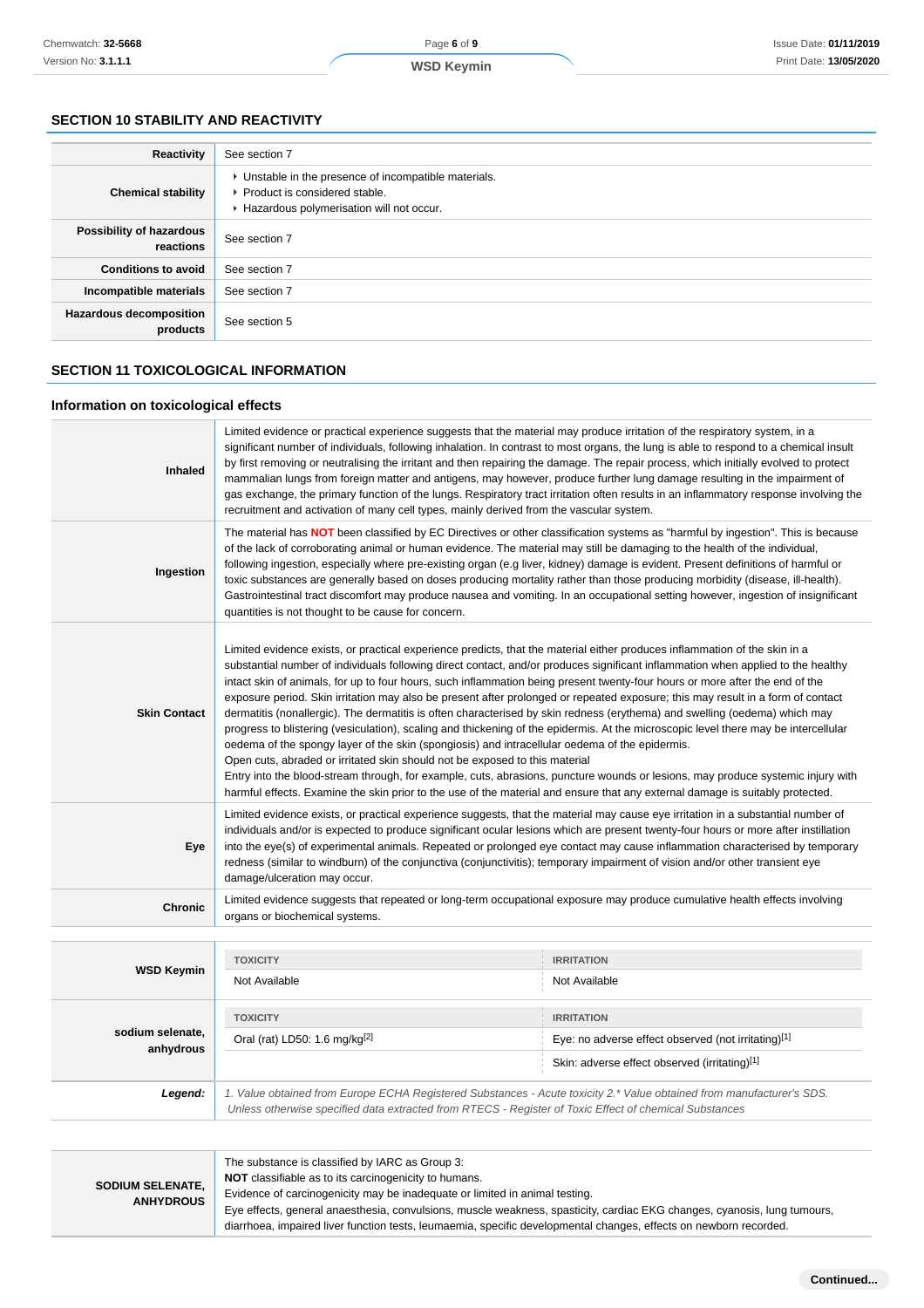Not Available

| <b>Acute Toxicity</b>                       | $\boldsymbol{\mathsf{x}}$ | Carcinogenicity                 | ×                         |
|---------------------------------------------|---------------------------|---------------------------------|---------------------------|
| <b>Skin Irritation/Corrosion</b>            | $\boldsymbol{\mathsf{x}}$ | Reproductivity                  | ×                         |
| <b>Serious Eye</b><br>Damage/Irritation     | $\boldsymbol{\mathsf{x}}$ | <b>STOT - Single Exposure</b>   | ×                         |
| <b>Respiratory or Skin</b><br>sensitisation | ×                         | <b>STOT - Repeated Exposure</b> | $\boldsymbol{\mathsf{x}}$ |
| <b>Mutagenicity</b>                         | ×                         | <b>Aspiration Hazard</b>        | ×                         |

 $\blacktriangleright$  – Data available to make classification

**SECTION 12 ECOLOGICAL INFORMATION**

#### **Toxicity WSD Keymin ENDPOINT TEST DURATION (HR) SPECIES VALUE SOURCE** Not Not<br>Available Not Available Not Available Not Available Ava<br>Ava Available **sodium selenate, anhydrous ENDPOINT TEST DURATION (HR) SPECIES VALUE SOURCE** LC50 96 Fish 0.002-0.06mg/L 2  $EC50$  48 Crustacea 0.001-0.864mg/L 2 EC50 96 Algae or other aquatic plants 0.006-0.32mg/L 2 BCF 336 Algae or other aquatic plants 10mg/L 4 NOEC 240 Algae or other aquatic plants 0.001-0.03mg/L 2 **Legend:** Extracted from 1. IUCLID Toxicity Data 2. Europe ECHA Registered Substances - Ecotoxicological Information - Aquatic Toxicity 3. EPIWIN Suite V3.12 (QSAR) - Aquatic Toxicity Data (Estimated) 4. US EPA, Ecotox database - Aquatic Toxicity Data 5. ECETOC Aquatic Hazard Assessment Data 6. NITE (Japan) - Bioconcentration Data 7. METI (Japan) - Bioconcentration Data 8.

Vendor Data

#### **DO NOT** discharge into sewer or waterways.

## **Persistence and degradability**

| Ingredient                 | Persistence: Water/Soil | Persistence: Air    |  |
|----------------------------|-------------------------|---------------------|--|
| sodium selenate, anhydrous | <b>HIGH</b>             | <b>HIGH</b><br>____ |  |

# **Bioaccumulative potential**

| Ingredient                 | <b>Bioaccumulation</b>    |  |
|----------------------------|---------------------------|--|
| sodium selenate, anhydrous | LOW (LogKOW = $-3.1818$ ) |  |

# **Mobility in soil**

| Ingredient                 | <b>Mobility</b>     |
|----------------------------|---------------------|
| sodium selenate, anhydrous | $LOW (KOC = 48.64)$ |

# **SECTION 13 DISPOSAL CONSIDERATIONS**

## **Waste treatment methods**

| <b>Product / Packaging</b><br>disposal |
|----------------------------------------|
|----------------------------------------|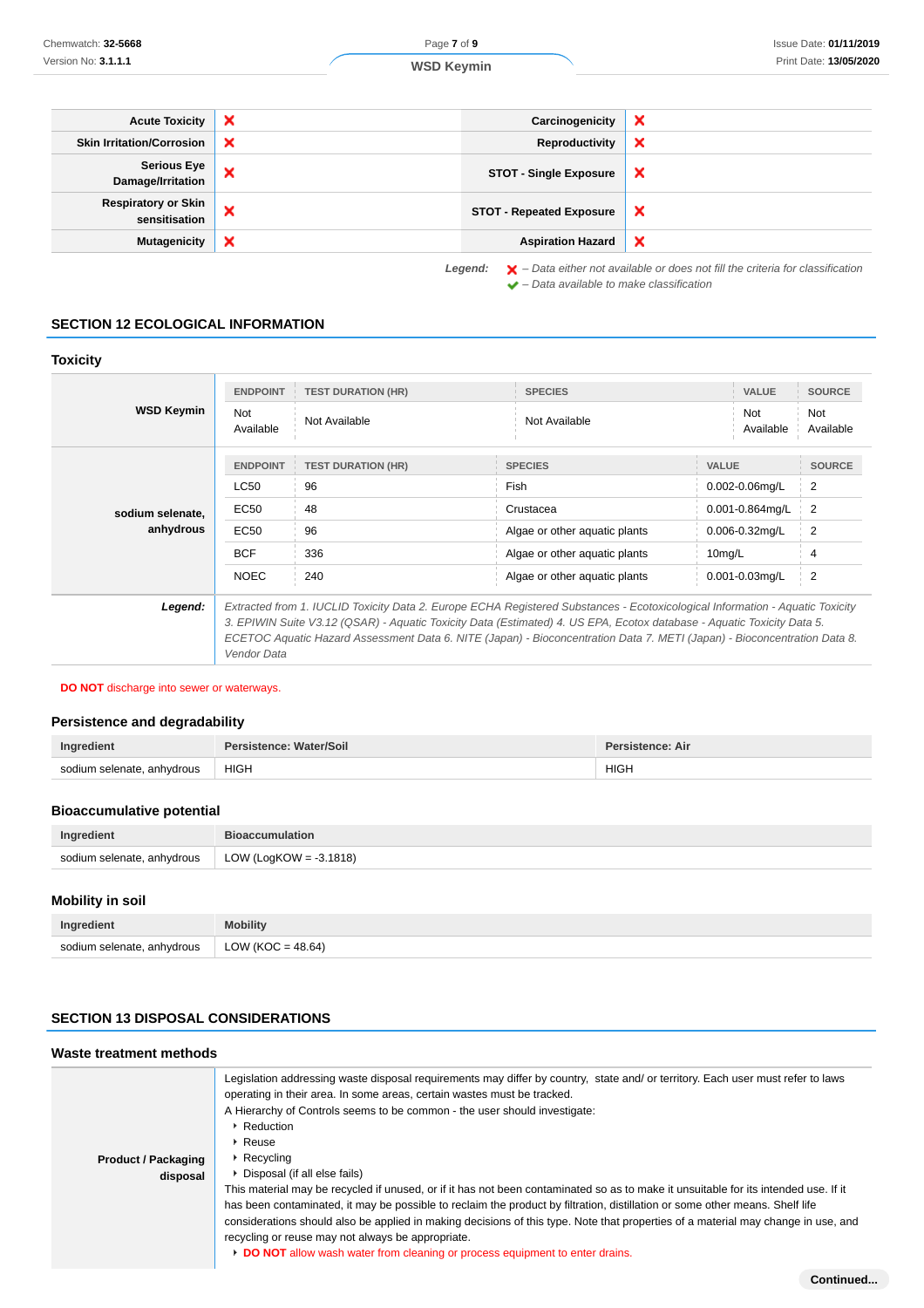#### **SECTION 14 TRANSPORT INFORMATION**

#### **Labels Required**

| Marine | <b>NO</b>    |
|--------|--------------|
|        | N∩<br>⊾ר<br> |

#### **Land transport (ADG): NOT REGULATED FOR TRANSPORT OF DANGEROUS GOODS**

## **Air transport (ICAO-IATA / DGR): NOT REGULATED FOR TRANSPORT OF DANGEROUS GOODS**

#### **Sea transport (IMDG-Code / GGVSee): NOT REGULATED FOR TRANSPORT OF DANGEROUS GOODS**

**Transport in bulk according to Annex II of MARPOL and the IBC code**

Not Applicable

#### **SECTION 15 REGULATORY INFORMATION**

#### **Safety, health and environmental regulations / legislation specific for the substance or mixture**

**SODIUM SELENATE, ANHYDROUS IS FOUND ON THE FOLLOWING REGULATORY LISTS**

Australia Hazardous Chemical Information System (HCIS) - Hazardous Chemicals

Australia Inventory of Chemical Substances (AICS)

International Agency for Research on Cancer (IARC) - Agents Classified by the IARC Monographs

#### **National Inventory Status**

| <b>National Inventory</b>               | <b>Status</b>                                                                                                                                                                                               |  |
|-----------------------------------------|-------------------------------------------------------------------------------------------------------------------------------------------------------------------------------------------------------------|--|
| Australia - AICS                        | Yes                                                                                                                                                                                                         |  |
| Canada - DSL                            | Yes                                                                                                                                                                                                         |  |
| Canada - NDSL                           | No (sodium selenate, anhydrous)                                                                                                                                                                             |  |
| China - IECSC                           | Yes                                                                                                                                                                                                         |  |
| Europe - EINEC / ELINCS /<br><b>NLP</b> | Yes                                                                                                                                                                                                         |  |
| Japan - ENCS                            | Yes                                                                                                                                                                                                         |  |
| Korea - KECI                            | Yes                                                                                                                                                                                                         |  |
| New Zealand - NZIoC                     | Yes                                                                                                                                                                                                         |  |
| Philippines - PICCS                     | Yes                                                                                                                                                                                                         |  |
| USA - TSCA                              | Yes                                                                                                                                                                                                         |  |
| Taiwan - TCSI                           | Yes                                                                                                                                                                                                         |  |
| Mexico - INSQ                           | Yes                                                                                                                                                                                                         |  |
| Vietnam - NCI                           | Yes                                                                                                                                                                                                         |  |
| Russia - ARIPS                          | No (sodium selenate, anhydrous)                                                                                                                                                                             |  |
| Legend:                                 | Yes = All CAS declared ingredients are on the inventory<br>No = One or more of the CAS listed ingredients are not on the inventory and are not exempt from listing(see specific ingredients<br>in brackets) |  |

#### **SECTION 16 OTHER INFORMATION**

| <b>D</b> avenue |  |
|-----------------|--|
| Ini<br>י הר     |  |